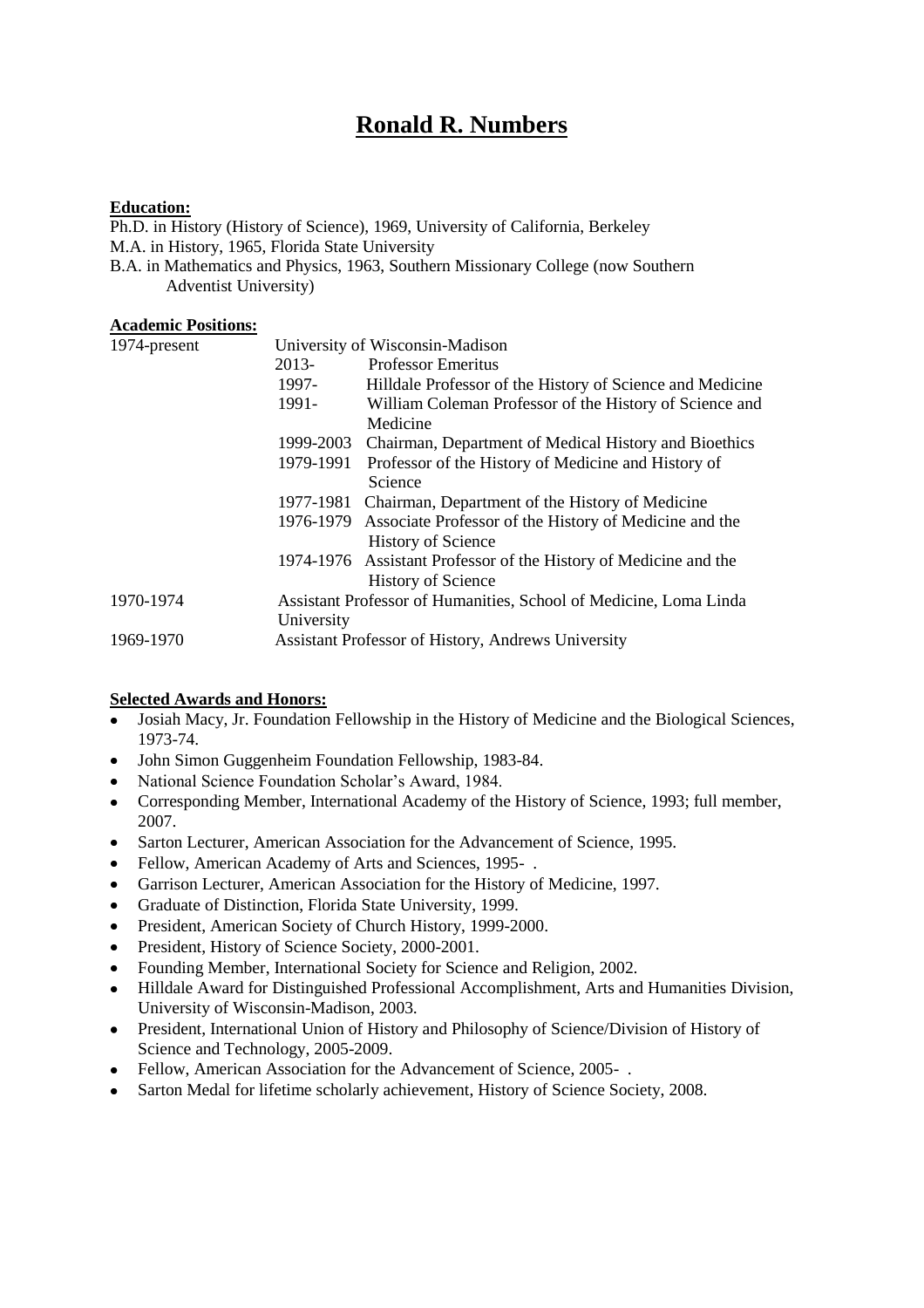# **Books:**

- Prophetess of Health: A Study of Ellen G. White (New York: Harper and Row, 1976). Reprinted in a revised, enlarged edition under the title Prophetess of Health: Ellen G. White and the Origins of Seventhday Adventist Health Reform (Knoxville: University of Tennessee Press, 1992). Reprinted in a third edition, under the original title (Grand Rapids, Mich.: Wm. B. Eerdmans, 2008).
- Medicine Without Doctors: Home Health Care in American History (New York: Science History Publications, 1977). Edited with G.B. Risse and J.W. Leavitt.
- Creation by Natural Law: Laplace's Nebular Hypothesis in American Thought (Seattle: University of Washington Press, 1977).
- Sickness and Health in America: Readings in the History of Medicine and Public Health (Madison: University of Wisconsin Press, 1978; 2nd ed., revised, 1985; 3rd ed., revised, 1997). Edited with J.W. Leavitt.
- Almost Persuaded: American Physicians and Compulsory Health Insurance, 1912-1920 (Baltimore: Johns Hopkins University Press, 1978).
- The Education of American Physicians: Historical Essays (Berkeley and Los Angeles: University of California Press, 1980). Edited.
- Wisconsin Medicine: Historical Perspectives (Madison: University of Wisconsin Press, 1981). Edited with J.W. Leavitt.
- Compulsory Health Insurance: The Continuing American Debate (Westport, Conn: Greenwood Press, 1982). Edited.
- God and Nature: A History of the Encounter between Christianity and Science (Berkeley and Los Angeles: University of California Press, 1986). Edited with David C. Lindberg. Italian translation, 1994. Japanese translation, 1994. Korean translation, 1999.
- Caring and Curing: Health and Medicine in the Western Religious Traditions (New York: Macmillan, 1986). Paperback edition (Baltimore: Johns Hopkins University Press, 1998). Edited with Darrel W. Amundsen.
- Medicine in the New World: New Spain, New France and New England (Knoxville: University of Tennessee Press, 1987). Edited.
- The Disappointed: Millerism and Millenarianism in the Nineteenth Century (Bloomington: Indiana University Press, 1987). Paperback edition (Knoxville: University of Tennessee Press, 1993). Edited with Jonathan M. Butler.
- Science and Medicine in the Old South (Baton Rouge: Louisiana State University Press, 1989). Edited with Todd L. Savitt.
- The Creationists (New York: Alfred A. Knopf, 1992). Reprinted by University of California Press, 1993. New edition published by Harvard University Press, 2006, under the title The Creationists: From Scientific Creationism to Intelligent Design. Recipient of the Albert C. Outler Prize from the American Society of Church History.
- Creationism in Twentieth-Century America: A Ten-Volume Anthology of Documents, 1903-1961 (New York: Garland Publishing, 1995). Edited.
- The Scientific Enterprise in America: Readings from Isis (Chicago: University of Chicago Press, 1996).  $\bullet$ Edited with Charles E. Rosenberg.
- Darwinism Comes to America (Cambridge, MA: Harvard University Press, 1998). Recipient of the  $\bullet$ Templeton Prize for Outstanding Books in Theology and the Natural Sciences.
- Disseminating Darwinism: The Role of Place, Race, Religion, and Gender (New York: Cambridge University Press, 1999). Edited with John Stenhouse.
- The Oxford Companion to American History (New York: Oxford University Press, forthcoming 2001). Edited with Paul Boyer (senior editor) and others.
- When Science and Christianity Meet (Chicago: University of Chicago Press, 2003). Edited with David C. Lindberg.
- Science and Christianity in Pulpit and Pew (New York: Oxford University Press, 2007).
- Galileo Goes to Jail and Other Myths about Science and Religion (Cambridge, MA: Harvard University Press, 2009). Edited. Korean and Polish translations (2010), Spanish translation (2011), Portuguese translation (2012), and Greek translation (2013). Chinese, Finnish, and Turkish translations in press. A *Choice* Outstanding Academic Title of 2009.
- Biology and Ideology from Descartes to Dawkins (University of Chicago Press, 2010). Edited with Denis R. Alexander.
- Science and Religion around the World (New York: Oxford University Press, 2011). Edited with John Hedley Brooke.